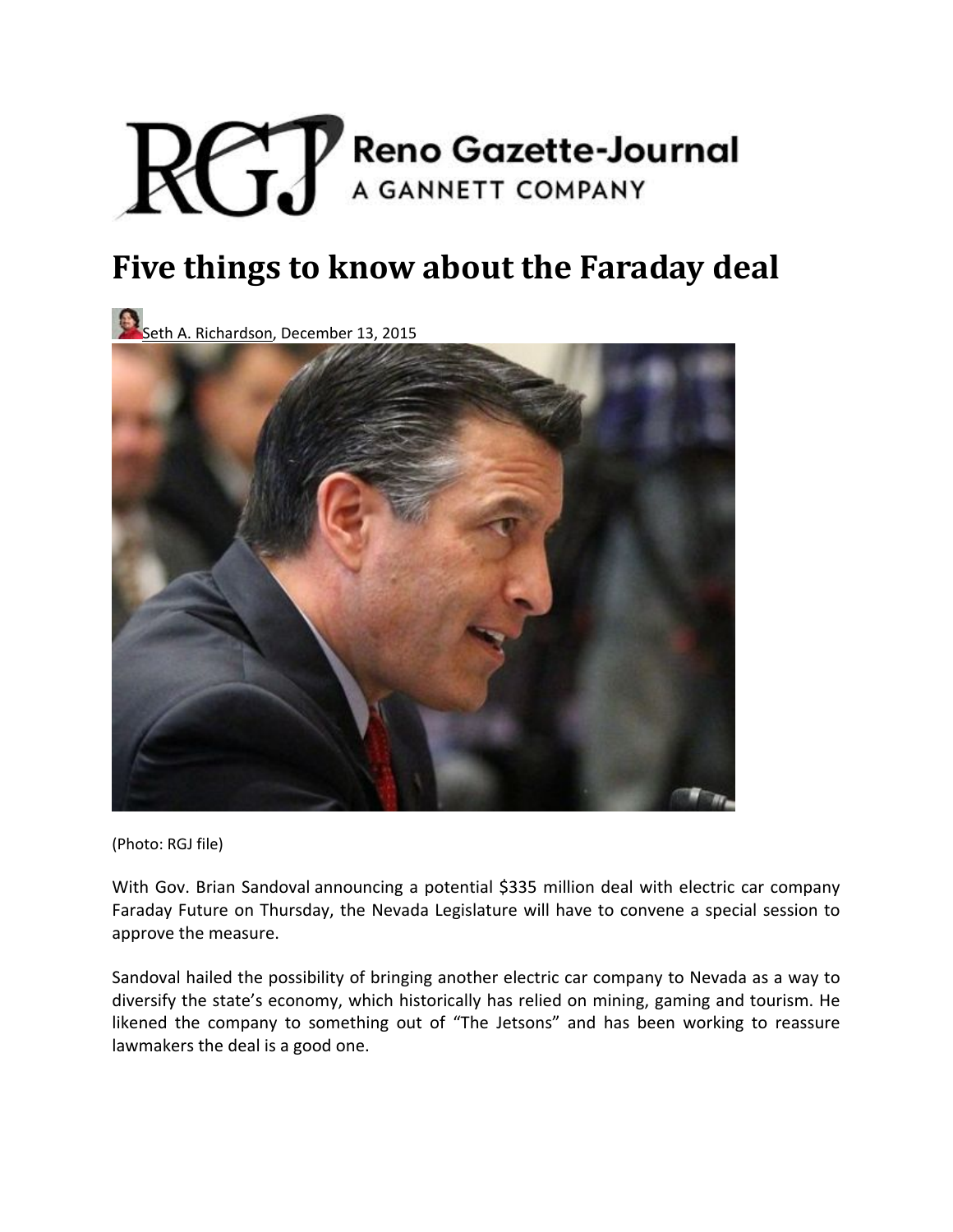While the governor has not officially announced a special session, several legislators said they expect it to start on Wednesday.

Legislators also said the plan won't be an automatic deal. Many hadn't heard the proposal until Sandoval's announcement Thursday or seen anything in bill form as of Friday.

Meanwhile, Faraday Future has yet to produce an electric car.

#### **The plan to attract Faraday to Nevada**

The \$335 million package is split into two categories: tax incentives and infrastructure spending.

The infrastructure spending totals \$120 million and would be used to upgrade the Apex Industrial Park in North Las Vegas, including a water pipeline, rail port, water treatment and flood prevention. Meanwhile, landowners near Apex and other private funding will provide a further \$75 million, bringing the total infrastructure upgrades to \$195 million.

Included in the \$120 million is a Nevada Department of Transportation road project near the industrial park estimated to cost \$45 million to \$50 million.

The tax incentives total around \$215 million. The company will receive \$175 million for a 15‐ year, 100 percent abatement on sales tax and a 10‐year, 75 percent abatement on property and modified business taxes. The state also wants to give Faraday a further \$38 million in transferable tax credits.

Faraday will pay taxes into a trust until they reach the required \$1 billion investment into the state, at which time they will receive a rebate. Half of the workforce for both construction and plant operations must come from Nevada and pay an average wage of \$22 per hour.

Steve Hill, director of the Governor's Office of Economic Development, said Faraday wants to break ground as soon as possible, likely in the first quarter of next year. Hill estimated the deal would bring 4,500 direct jobs and 9,000 indirect jobs to the North Las Vegas area as well as \$85 billion in economic impact and \$760 million in taxes to state and local governments and K‐12 education during a 20‐year period.

#### **What is Faraday Future?**

Faraday is an electric car company founded in 2014 in Gardena, Calif. Like Tesla, it is named for a famous scientist: Michael Faraday, who made several discoveries related to electricity and electromagnetism.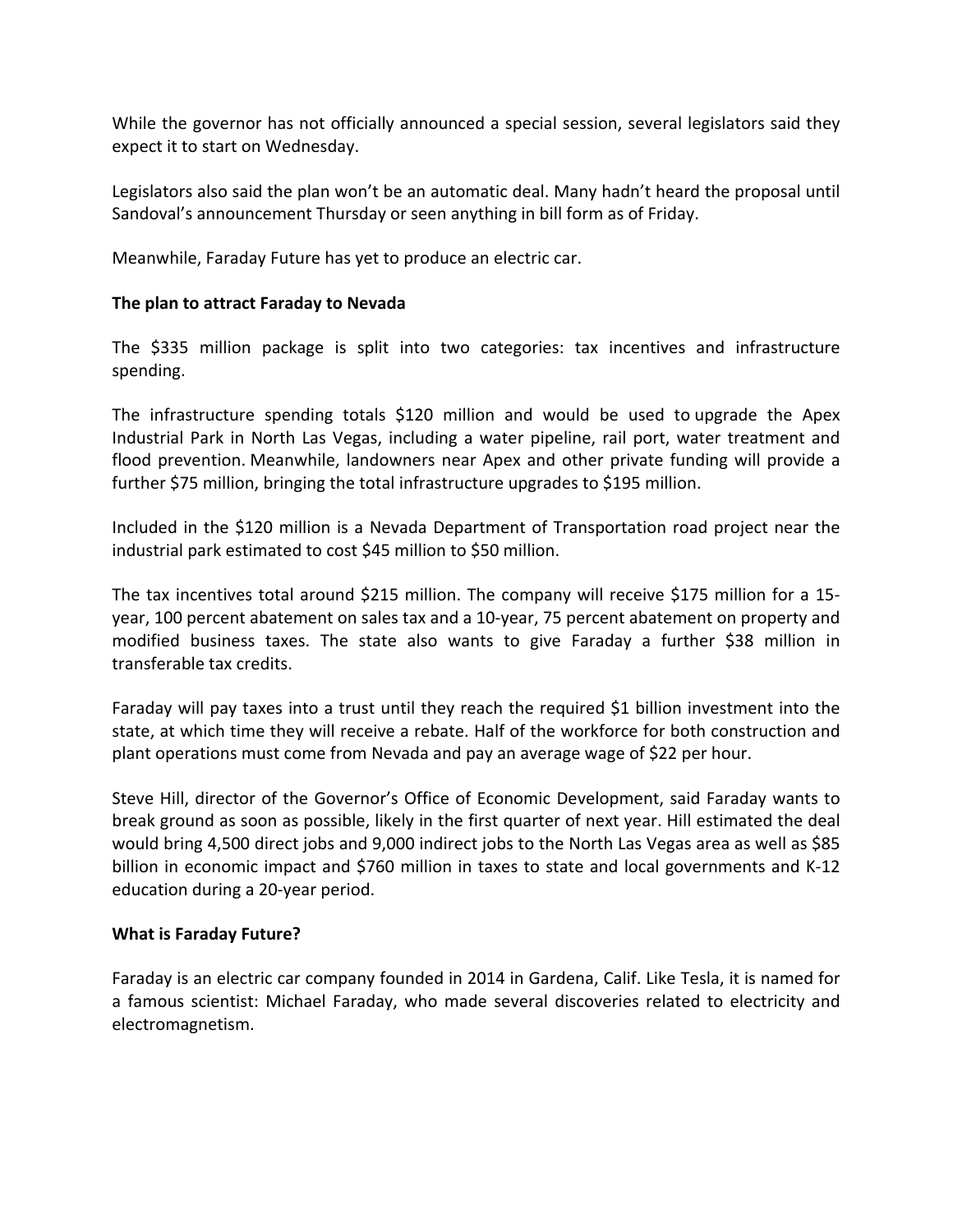

Faraday Future Logo (Photo: Photo provided)

Most of the company's mission is still shrouded in mystery, but that could change as lawmakers wanting to know more about the startup examine the proposed incentive package. The company does tout several industry experts, including several former Tesla executives.

Faraday hasn't produced a working model for the public yet, but a page on its website states it will unveil a concept Jan. 4 at the Consumer Electronics Show in Las Vegas.

Spokeswoman Stacy Morris said the company has been so secretive because it is simply too early in the development stage to release many details.

"We have been talking to the state for some time now," she said. "They have certainly looked into our organization and our funding sources to check the economic viability of our plans. We've given them full disclosure on us to show to them we're well funded."

## **Who's behind Faraday Future?**

Chinese entrepreneur and billionaire Jia Yueting is backing the company. Jia is the 17th‐richest person in China with an estimated net worth of \$7.9 billion, according to Forbes.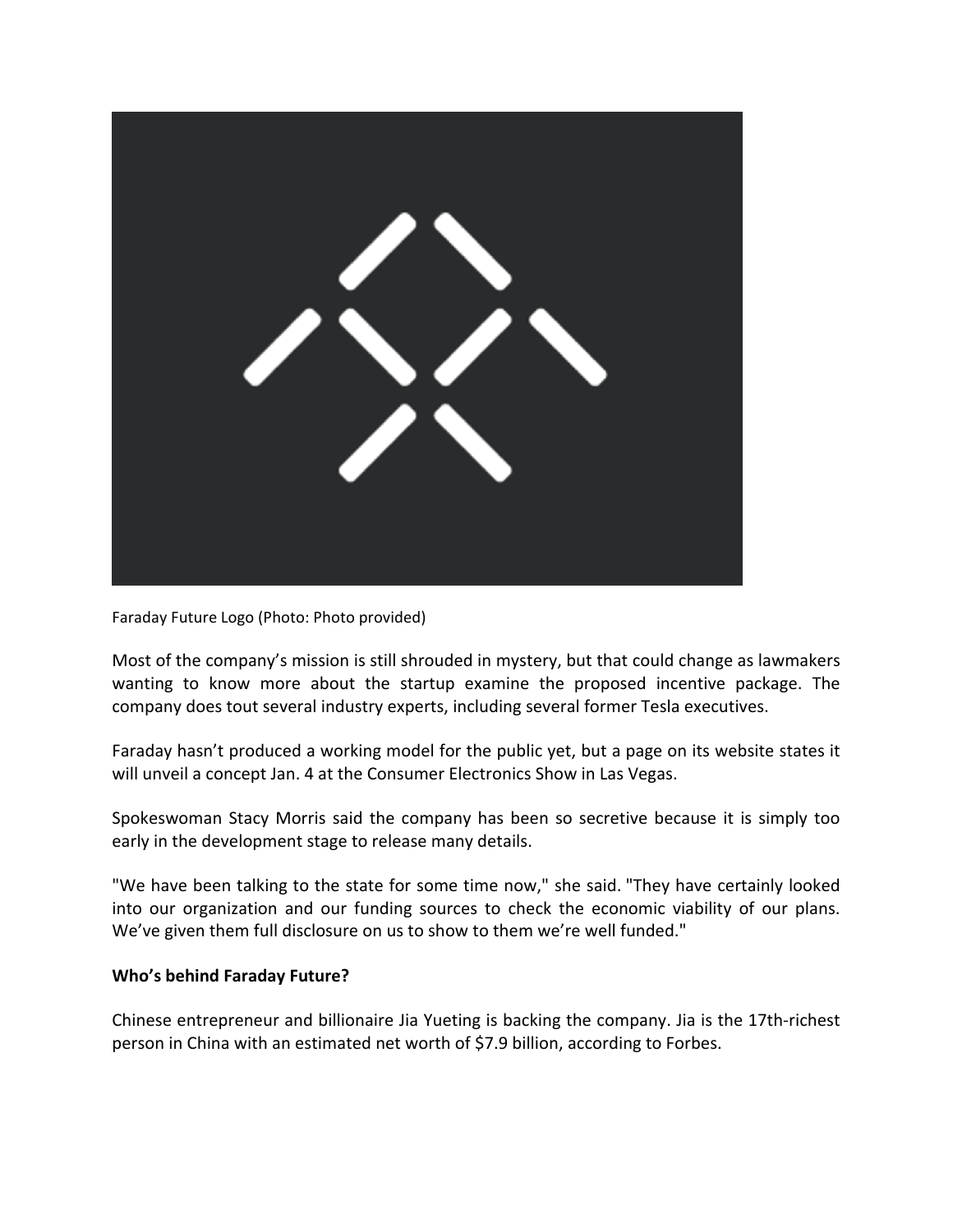He chairs Leshi Internet Information & Technology Beijing, a multimedia company involved in online streaming and smartphone technology. Leshi is often considered the Chinese equivalent of Netflix. Jia also holds a 70 percent stake in ride‐hailing company Yidao Yongche.

Jia did not make his involvement in the company publicly known until the Nevada deal came about. He issued a letter to legislators revealing himself.

"We plan to revolutionize the automobile industry by creating an integrated, intelligent mobility system that protects the earth and improves the living environment of mankind, so that everyone can breathe clean air and enjoy a seamlessly connected lifestyle," he said in the letter.

## **How lawmakers responded**

The deal received a relatively positive response, although most lawmakers were cautious in their approval since they have not seen a detailed bill.

"As far as a breakdown, we don't really have those numbers yet," said Rep. John Ellison, R‐Elko. "I don't have them anyway."

Senate Minority Leader Aaron Ford, D‐Las Vegas, said he was looking forward to seeing if the deal fits with the state's goals.

"Economic incentives are most powerful when they're used as a tool to invest in Nevadans," Ford said. "We look forward to evaluating whether this new opportunity in North Las Vegas fits within our Nevada Blueprint to grow the middle class by creating high-paying jobs for local workers, expanding opportunities for other Nevada‐based businesses, and further diversifying our state economy."

Rep. Pat Hickey, R‐Reno, said the deal is a chance to solidify a future for Nevada's economy outside of its current strongholds.

"Nevada has gone from a brand worldwide that knew us only for Las Vegas and gambling to an emerging high-tech advanced manufacturing location that's created a worldwide buzz about the Silver State," he said. "Personally I think Brian Sandoval deserves a lot of credit for changing the economic climate and the brand of Nevada nationally and internationally."

John Boyd of The Boyd Company, a location consulting firm based in Princeton, N.J., praised Sandoval, saying he had joined the "elite ranks of governors" who have led a concerted effort to attract new industry to their states. The company has recommended Apex to several clients in the past, Boyd said.

"First, from 30,000 feet, this was not a traditional site selection exercise for a conventional automobile plant," he said. "If it were, a bridesmaid like Georgia would be strolling down the